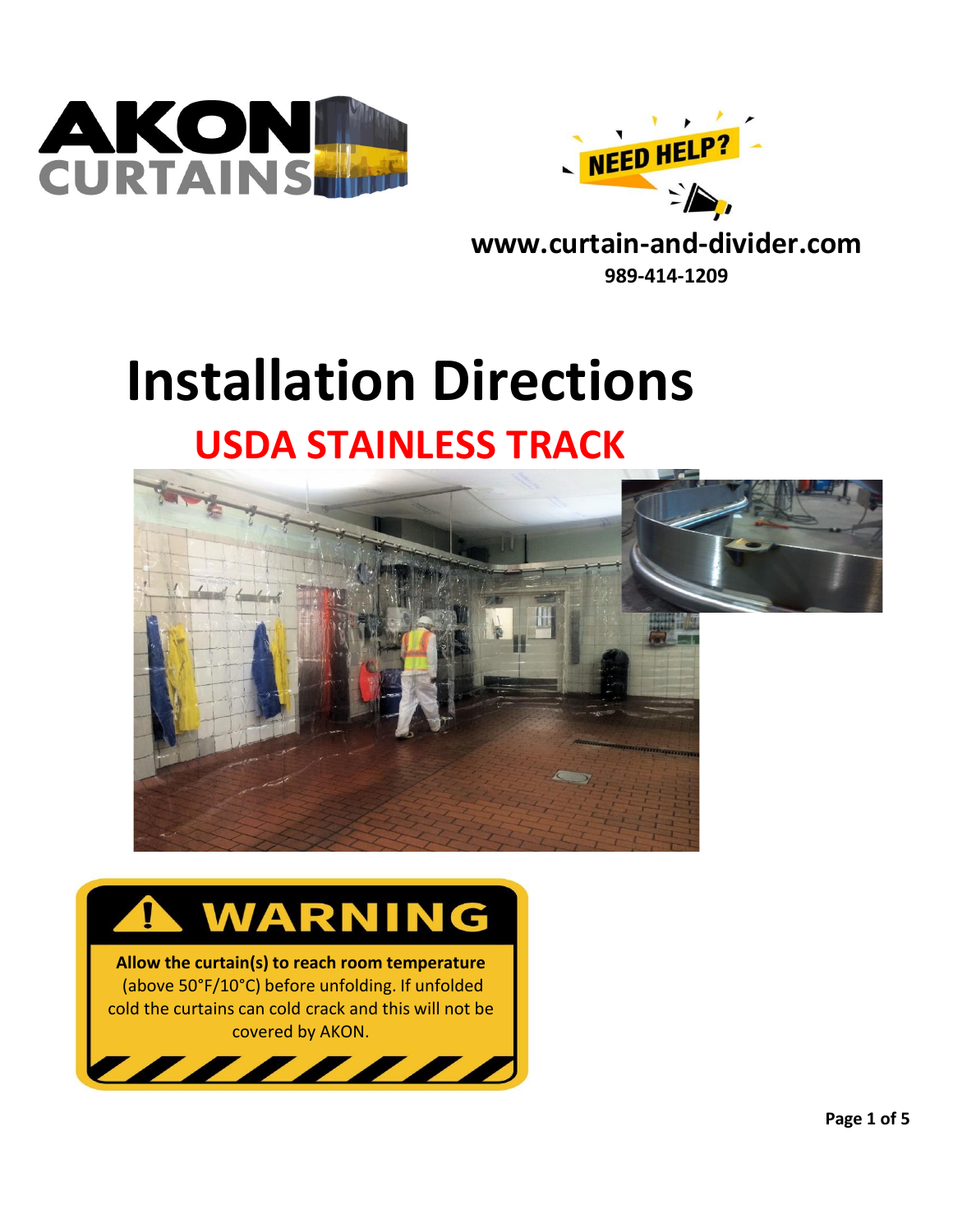#### STEP 1 - INVENTORY

Make sure you have all of your components.. Compare your AKON order confirmation and packing slips if you have one to what you have received. Don't start until you have all of the parts as sometimes the shipping carriers split up shipments or it is coming from more than one AKON warehouse. Contact Akon Curtains if anything is missing. Just use our general contact form or call in.



## Step 2 - measure for mounting

Use the below reference drawing to calculate the ideal elevation that you want to hang the hardware.





**Page 2 of 5**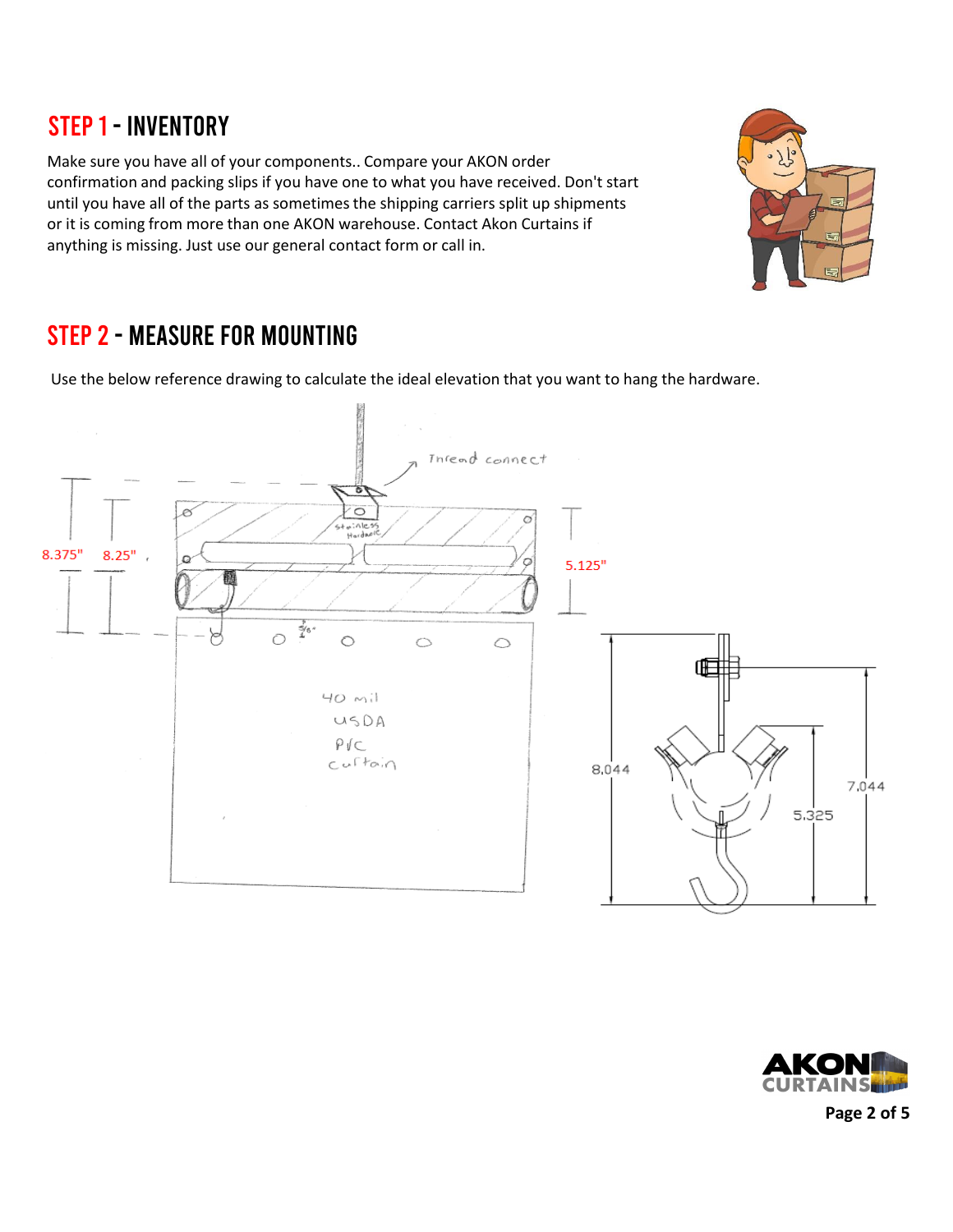# Step 3 - plan your drop rod points

You will want to space the track support tabs about every 5-6'. The tabs will arrive loose with your order and you will need to weld them onto the vertical fins. The tabs should alternate on the sides of the fin to help with with sway. *Don't weld them on until you know exactly where you want them based on step 4.*



*You can often space out the tab supports farther than 5' but if the track looks like its bending then bring them closer together.*

# STEP 4 - INSTALL YOUR CEILING BRACKETS

Attach customer supplied attachments to your purlins, roof deck, joists...etc.. AKON does not supply hardware for attaching to your structure due to the wide variety of structures customers attach to. These drop points should of course match up with the locations you have chosen in step 3.





#### *Here is the weight breakdown*

*Stainless Steel Hardware - 5 lbs. per linear foot Curtain Material - .25 lbs. per square foot*

#### Step 5 - Drop down the rods

Install your drop rods so that the track is ready to be supported. We recommend 5/8" rods for the best performance.

# STEP 6 - WELD ON THE TABS

Start from one side and work your way to the other side one track section at a time. The track will be in sections if this is a large system. Weld on your tabs to the first track section alternating the tabs on the vertical fins. Then weld the drop rod to the tab or use a bolt and washer not supplied by AKON.

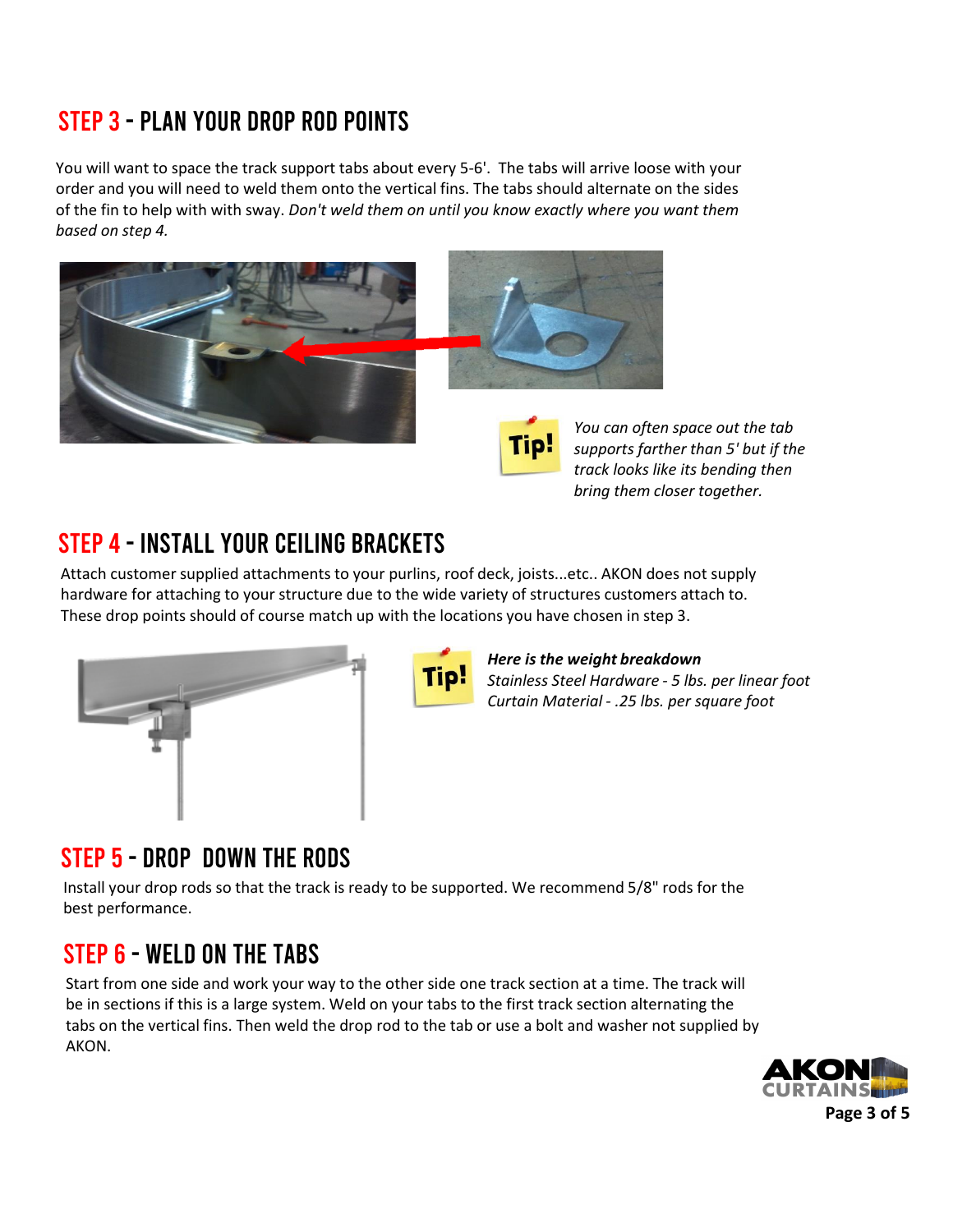# Step 7 - attach the next section of track

Now attach the next section of track to the one that you just installed. Once you slide the track into the already installed track, weld around the perimeter so that water cannot get inside.



*The ends of the track will fit inside each other with the sleeve design.*



*Some facilities use silicone in place of welding the tracks together to keep water out of the tubes.*



*Make sure that you keep the track level as you go so that you don't end up with a slope.* 

#### Step 8 - Weld on end and corner drops (If Needed)

If your track system has excessive sway, you can weld on stainless steel angle to the ends as shown below to reduce the sway. AKON does not provide the stainless steel angle but most installers do have access to this common component.





**Page 4 of 5**